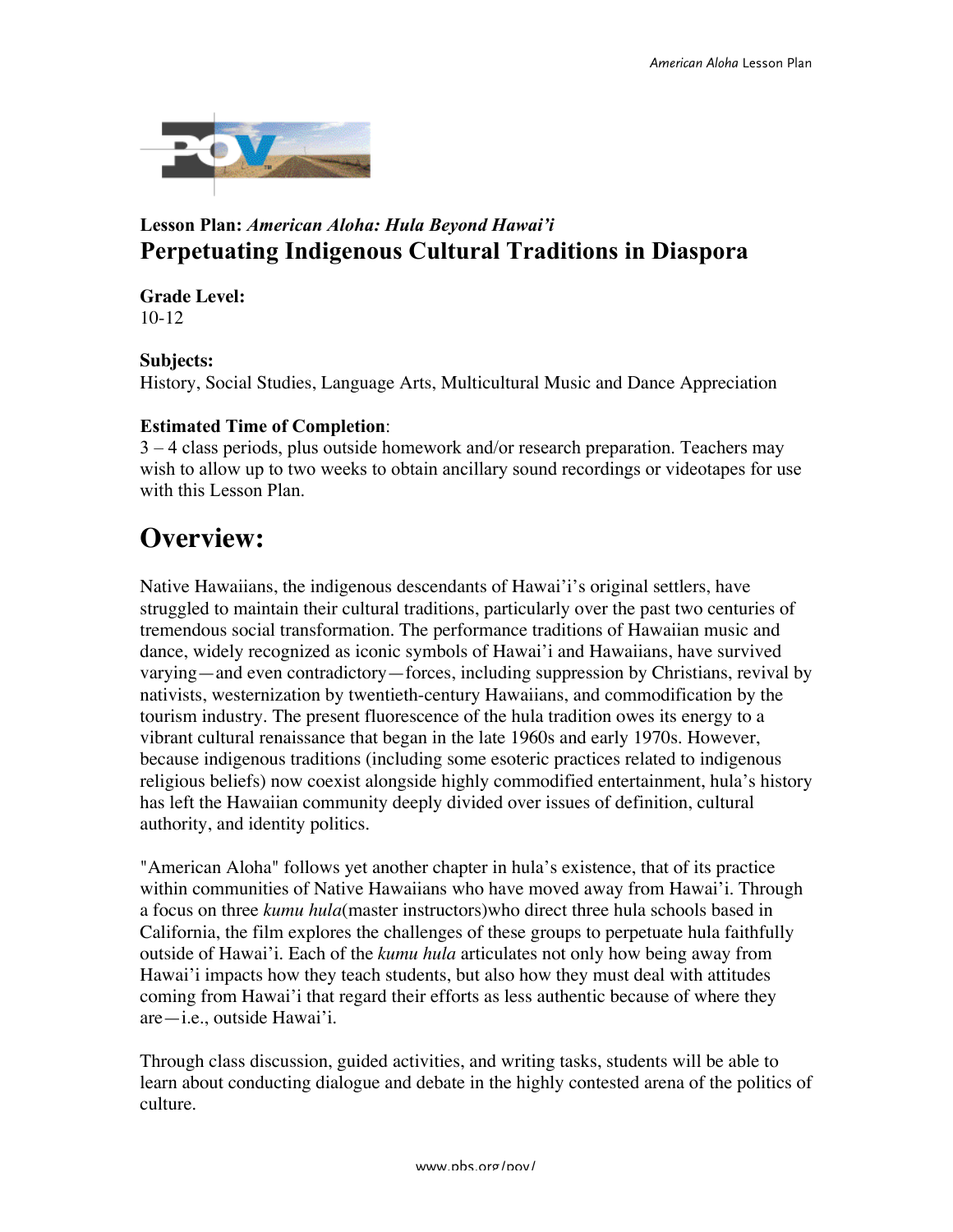# **Objectives:**

#### **Students will:**

- 1. Understand how Hawai'i's history of colonization has led to the massive decline of native Hawaiian people and cultural traditions throughout the  $19<sup>th</sup>$  century.
- 2. Understand the distinction between indigenous Hawaiian people who are descendants of Hawai'i's aboriginal settlers, and other residents of Hawai'i who are not Native Hawaiian.
- 3. Understand issues of cultural identity at stake for Native Hawaiians.
- 4. Understand issues of authority and authenticity at stake for Native Hawaiianspracticing Hawaiian cultural traditions while living away from Hawai'i.
- 5. Discuss the contesting stakes for Native Hawaiians in Hawai'i who assert claims to authority by virtue of being in Hawai'i, as opposed to the frustration of Native Hawaiians outside Hawai'i who resent their efforts being invalidated.
- 6. Explore the potentially sensitive issue of whether non-Native Hawaiians can be agents of perpetuating hula, in Hawai'i as well as outside of Hawai'i.

#### **Materials Needed**

- 1. VCR, monitor, and videotape of the P.O.V./PBS program "*American Aloha: Hula Beyond Hawai'i*"
- 2. Computers with Internet access.
- 3. Library access to printed reference sources.
- 4. Note taking materials.
- 5. Optional materials for visual presentation aids.

#### **Procedures**

#### **A. Introduce the film's central thesis:**

"*American Aloha: Hula Beyond Hawai'i*"explores the challenges of three Native Hawaiian *kumu hula*(master instructors of hula)who reside in California, yet perpetuate hula and other indigenous Hawaiian cultural practices. For example, most Americans associate hula with grass skirts and coconut bras. For Native Hawaiians, however, the hula is a way of life, a living tradition that tells of the rich history and spirituality of Hawai'i through music, language, and dance. The present fluorescence of hula owes its energy to a vibrant cultural renaissance that began in the late 1960s and early 1970s. Yet because indigenous traditions (including some esoteric practices related to indigenous religious beliefs) now coexist alongside highly commodified entertainment, hula's history has left the Hawaiian community divided over issues of definition, cultural authority, and identity politics.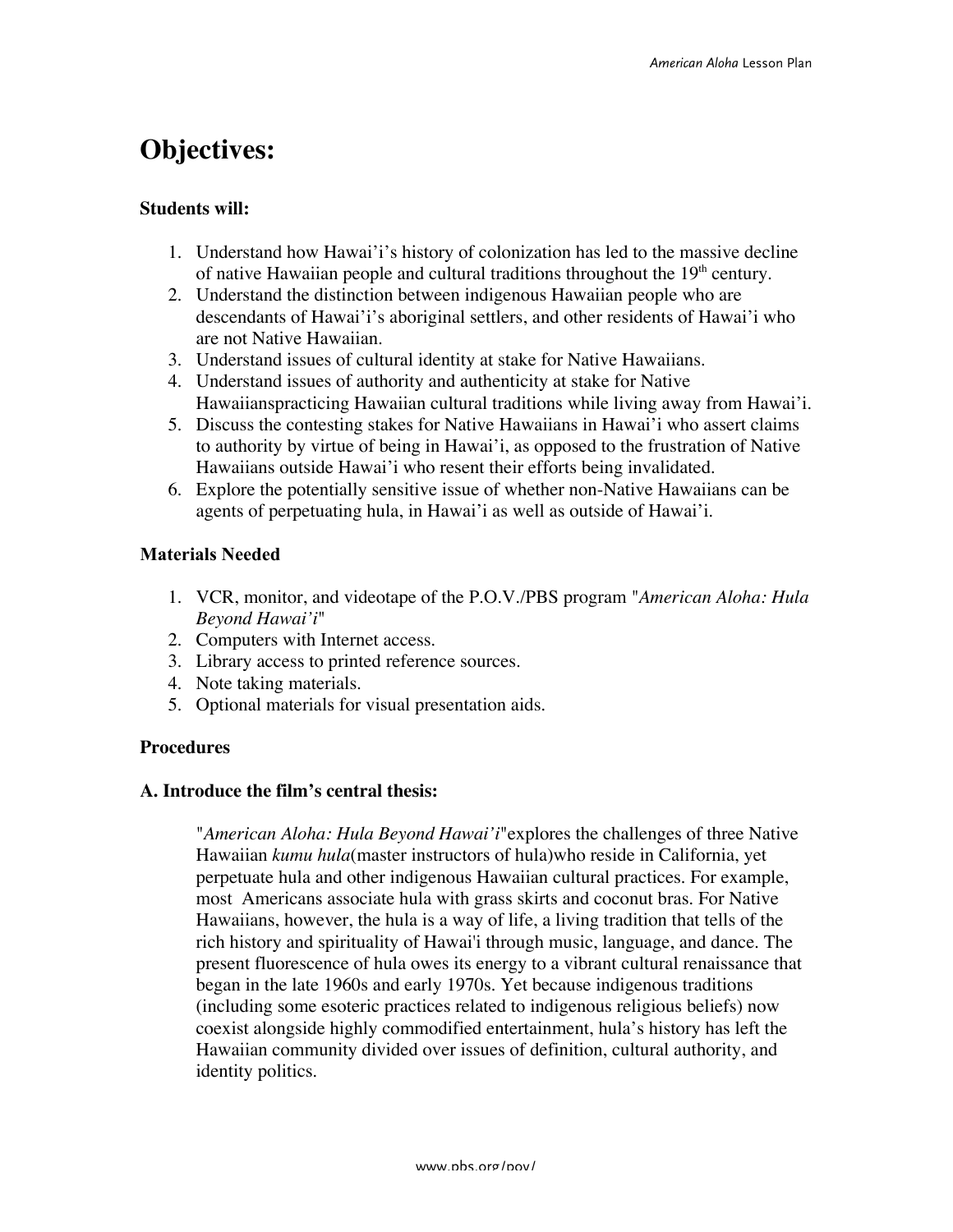"*American Aloha: Hula Beyond Hawai'i*" follows yet another chapter in hula's existence, that of its practice within communities of Native Hawaiians who have moved away from Hawai'i. Through a focus on three *kumu hula* who direct hula schools based in California, the film explores how these groups struggle not only to perpetuate hula, but to extend its artistic boundaries as well. The hula styles of these three groups range from very traditional repertoire to new compositions that relate contemporary concerns. "*American Aloha*" is a witness to the power of claiming tradition for communities creating a home away from home.

If there are time constraints, the discussion and assignment activities developed below may be adapted even if only one or two of the film's three segments are screened in class.

#### **B. Introduce Hawai'i's history of colonization and the demise of the Native Hawaiian population and culture.**

HAWAII TIMELINE

2000 BP Initial settlement of Hawaiian islands by seafaring people from the south 1778 Arrival of British Captain James Cook opens the islands to contact from outside

1820 American Protestant missionaries begin converting Hawaiians to **Christianity** 

1840s Reform of land tenure system begins to disrupt traditional patterns of residence and access to resources

1874-1891 Reign of King David Kalakaua, who encouraged a revival of hula and other indigenous traditions nearly decimated after decades of missionary-inspired censure

1893 A group of American businessmen seize control of the government

1894 A Republic of Hawai'i is declared

1898 Hawai'i is annexed to the United States

1921 U.S. Congress passes the Hawaiian Homes Act

1941 Pearl Harbor is bombed, launching the United States into World War II 1959 Hawai'i is granted statehood

1970s Vigorous renaissance of Hawaiian cultural traditions during a movement to assert ethnic identity as a positive rather than negative force

1993 President Bill Clinton issues a formal apology for the overthrow of Hawai'i's monarchy by American businessmen

#### **C. Introduce the hula performance tradition.**

A hula dance is a choreographed interpretation of a poetic text, combining pictorial hand and arm gestures, and rhythmic lower-body patterns, all of which are named. The poetic text, called *mele*, is at the heart of hula performance; without a poetic text, there is no basis for choreographed movement interpretation.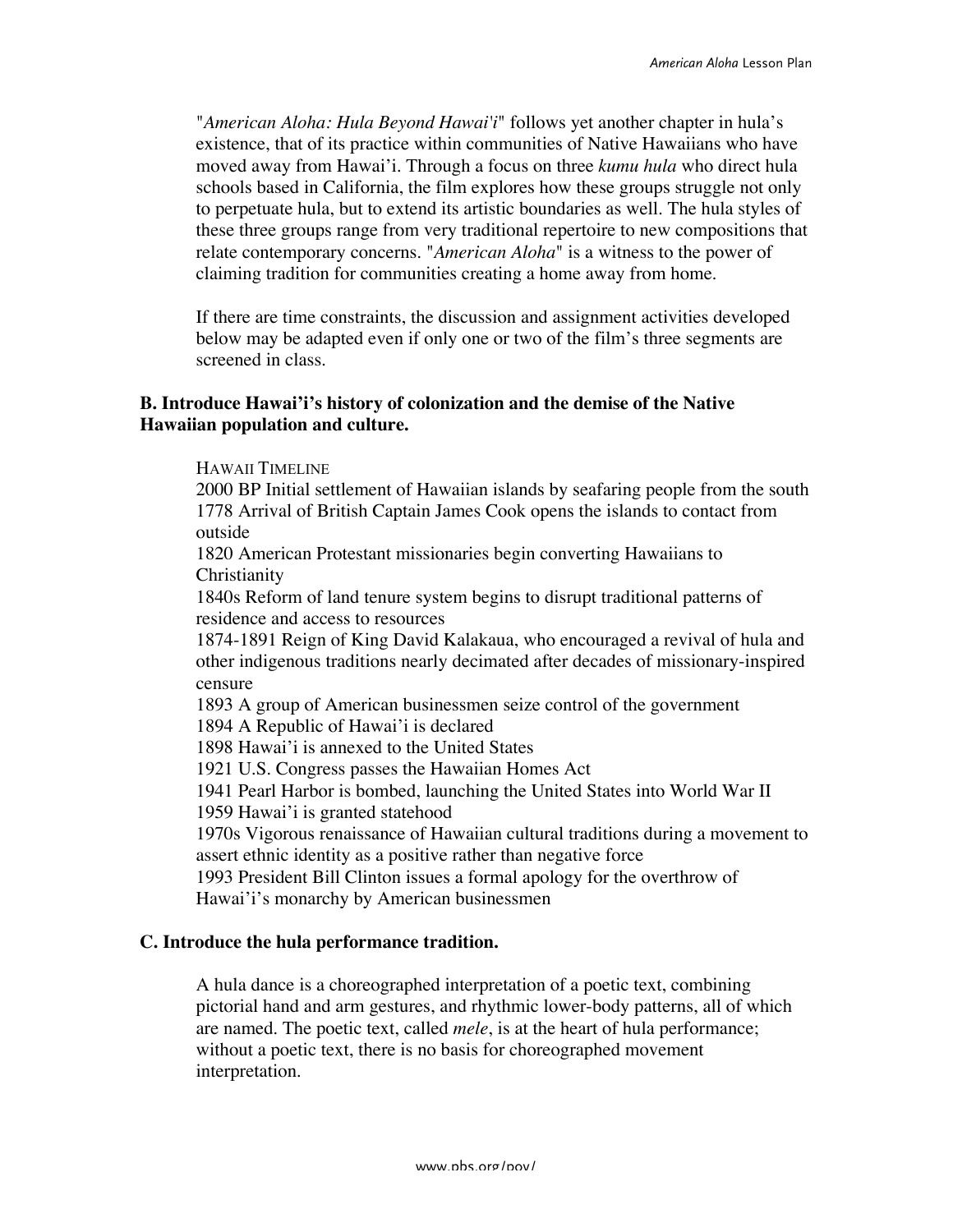The hula tradition is far more than just dancing. In the indigenous Hawaiian culture, the hula was dedicated to Laka, goddess of hula. Religious rituals dedicated to Laka surrounded the training of dancers. The plants used on the hula altar are also the basis for the *lei* adornments worn by dancers during the performance.

After the missionaries converted Hawaiians to Christianity in the 1820s, the rituals of hula were maintained only in secret by very few performers. The hula itself survived because its adherents maintained it underground, out of the sphere of missionary censure and suppression. In the 1870s, King David Kalakaua encouraged a revival of hula. From this revival, the transformation of hula into general entertainment coincided with the rise of tourism. A new form of song that incorporated stringed instrument accompaniment and tuneful melodies, and subsequently the adoption of English-language lyrics, eclipsed in popularity the older chanted tunes accompanied solely by indigenous percussive instruments. After Hawai'i's annexation to the United States in 1898, Hawaiian traditions waned, as Hawai's population pursued assimilation to a perceived American "norm." The roots-inspired revival of hula in the 1970s has brought about a coexistence of an older indigenous style of hula, now called *hula kahiko*, and the widely-recognized westernized style of hula now called *hula 'auana*.

| Hula Kahiko                                       | Hula 'Auana                                    |
|---------------------------------------------------|------------------------------------------------|
| "ancient"                                         | "modern"                                       |
| indigenous performance style                      | westernized performance style                  |
| tunes are chanted                                 | tunes are sung                                 |
| tunes are often not very melodious                | tunes are melodious                            |
| multiple voices chant in unison                   | multiple voices harmonize                      |
| accompaniment is by indigenous percussive         | accompaniment is by string instruments such as |
| instruments                                       | guitar, 'ukulele, piano, bass, etc             |
| movement style of dance is vigorous               | movement style is softer, fluid, languid       |
| costuming is indigenous; may also imitate late    | costuming is often western apparel             |
| $19th$ -century photographs that show traditional |                                                |
| skirts over western attire                        |                                                |

Teachers should drill students in hearing recognition of *hula kahiko* and *hula 'auana*.

Recommended video examples:

| Sissy Ka'io's segment: "Ka Nani o Waimea"     | * "Ala Pikake" – includes subtitled translation |
|-----------------------------------------------|-------------------------------------------------|
| chanted by Ka'ai DeoCampo (in kitchen)        | onscreen                                        |
| * Mark Ho'omalu's segment: "Wai'oli" –        | "Kuilima Hula"                                  |
| includes subtitled translation onscreen       |                                                 |
| * Patrick Makuakane's segment: "Kaulilua i ke | * "Everytime"                                   |
| anu Wai'ale'ale" $-$ includes subtitled       |                                                 |
| translation onscreen                          |                                                 |

*\* available on www.pbs.org/pov/americanaloha/*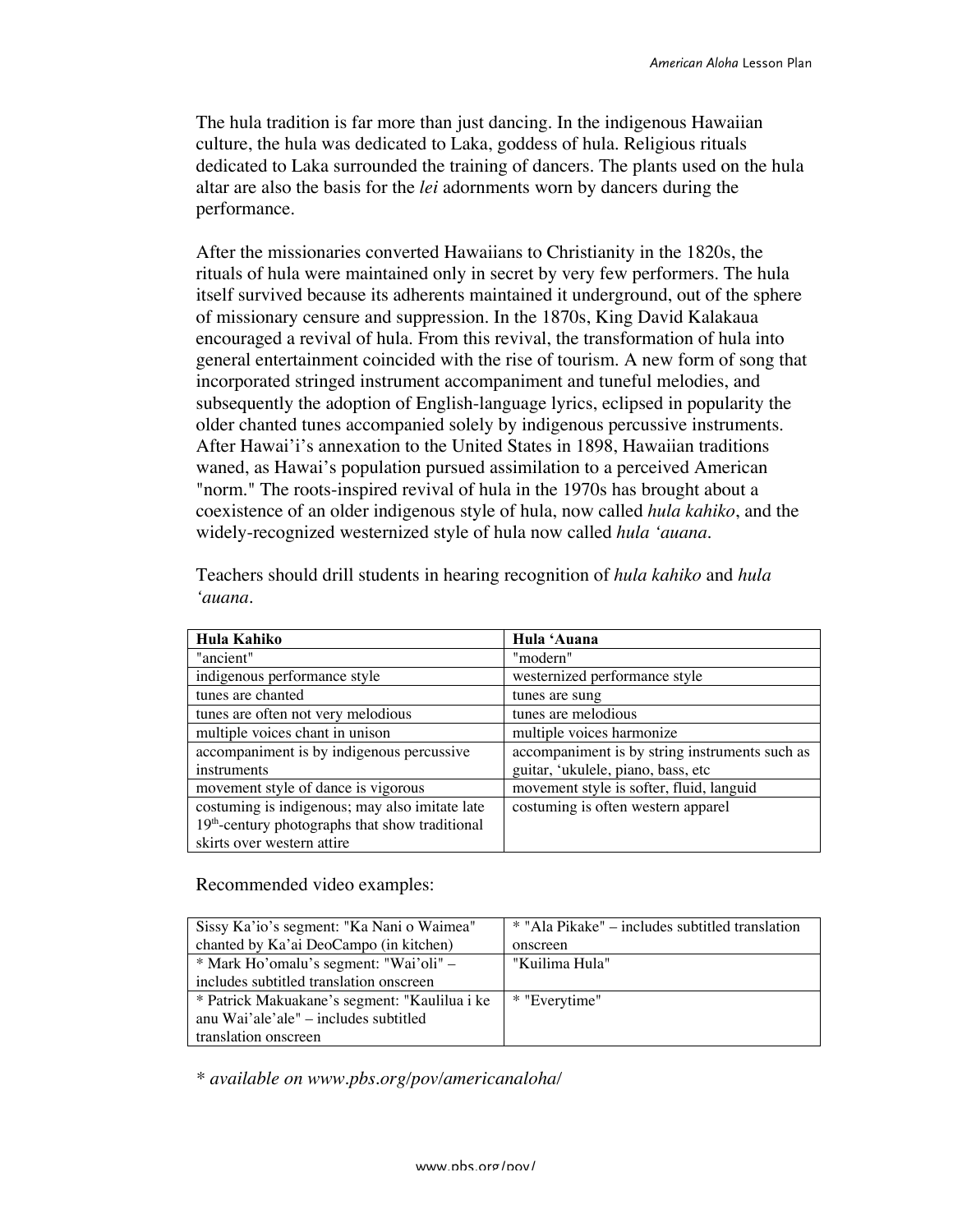# **D. Understanding terminology: have students define the following terms before viewing the film:**

1. English terms, concepts culture indigenous colonization westernization authenticity cultural authority 2. Hawaiian terms hula *mele hula kahiko hula 'auana halau kumu hula*

## **E. Conducting Class Discussion**

At issue is the following question: Are Native Hawaiians who live away from Hawai'i somehow less authentic in their practice of Hawaiian culture generally, and hula specifically? To explore this question, it is recommended that teachers begin with class discussion based on students' responses to the film, and to use the responses as the basis for follow-up assignments that delve deeper into relevant issues of identity, authenticity, and Hawai'i's colonial legacy as manifested in hula. The following suggestions present four discussion points that could form the basis for research projects and follow-up student presentations. Moreover, these points can be considered even if students only see one or two segments of the film.

First, begin by asking students, whether they prefer the ancient-style (i.e., indigenous) *hula kahiko* or the modern (i.e., westernized) *hula 'auana*. Then ask them to ponder what they think the preferences of the three *kumu hula* are, and why.

Second, to move the discussion into the realm of contestation, have students consider whether *hula kahiko* and *hula 'auana* are equally traditional, or whether one style might be considered more or less traditional than the other. Have students articulate the criteria by which they might base a decision. Then ask them what they think they should know about hula before they could make any determination on the traditionality of either *hula kahiko* or *hula 'auana*.

Third, many people unfamiliar with hula tend to find the *hula 'auana* to be too westernized, especially given the sound of the accompanying stringed instruments, and some of the costumes worn by the dancers. Ask students how they think westernized costumes and musical instruments came into hula, and what they think they should know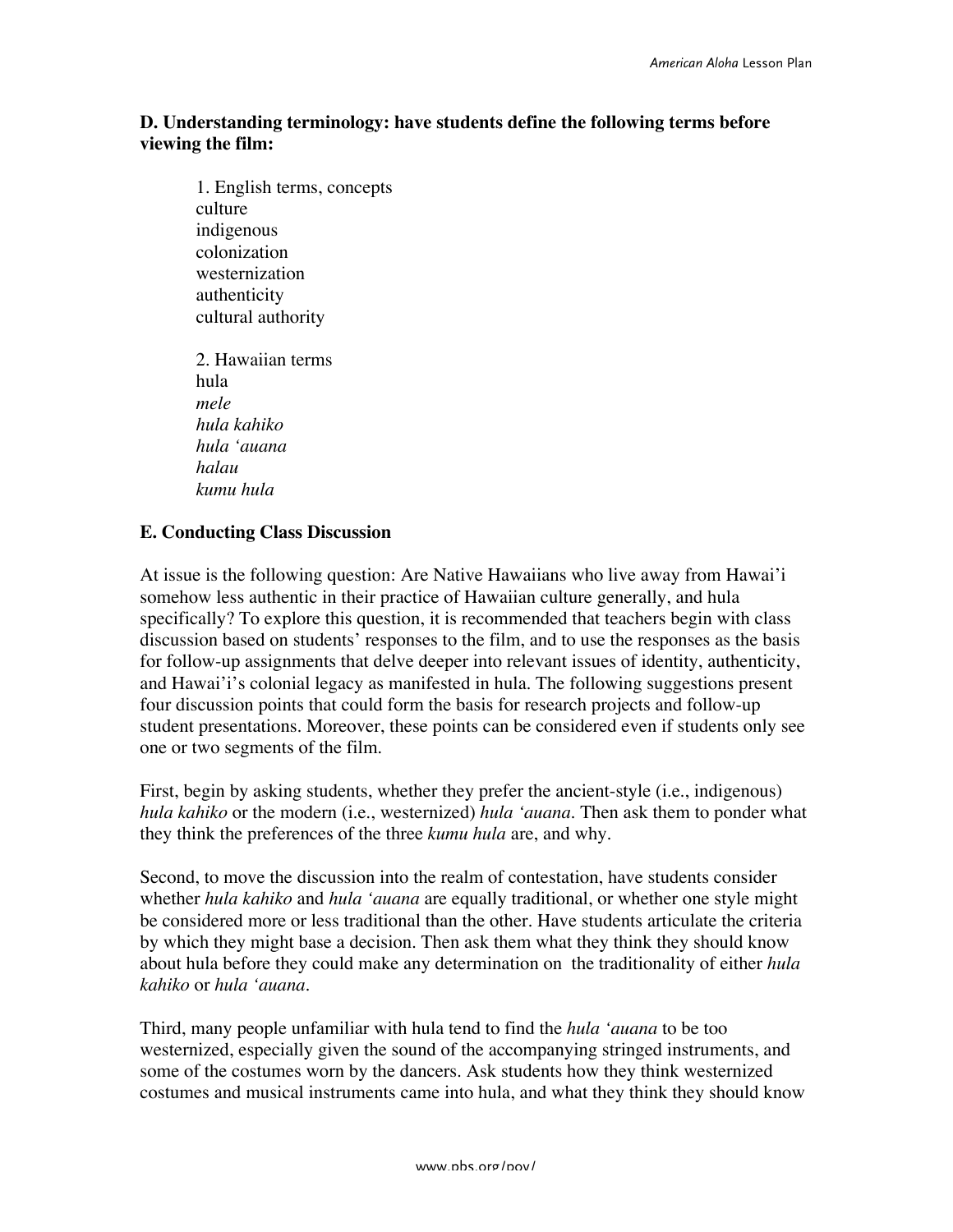about Hawai'i's history that might help them understand how a supposedly indigenous performance could have such western components associated with it. On what grounds might a Native Hawaiian dancer prefer hula 'auana to hula kahiko? *Kumu hula* Mark Ho'omalu says "Today is complex, so hula is complex too. And anybody who wants to stop that is not perpetuating hula. They're preserving the past and the past belongs to the past. You can honor it, and review it. But if you are going to live there, let me get my shovel 'cause I need to bury you where you belong." Do the students agree or disagree?

Fourth, move into the domain of identity politics and its stakes for contemporary Native Hawaiians, including those who now live outside Hawai'i. Who gets to say whether a particular performance or a style of hula is "traditional" or "authentic," and by what criteria? Who has authority to make pronouncements regarding cultural practices such as hula? On what basis might authority be called into question? What do the *kumu hula* in the film say about how their work is regarded in Hawai'i? Do you think assessments of their work are warranted? Do you think this is a dialogue that anyone can engage in, or is it a dialogue that should be restricted to Native Hawaiians, since the hula is part of the Hawaiian culture?

#### **F. Project Activities:**

#### *1. Who is a Native Hawaiian?*

To consider this question, have students consult U.S. Census reports online to find out how Native Hawaiians are defined and counted. Native Hawaiians are considered to be descendants of Hawai'i's aboriginal settlers over two thousand years ago. Settlement by outsiders since European arrival in the islands in the 1700s, and inter-ethnic marriage in the islands among Native Hawaiians and non-natives, have resulted in a multi-ethnic population among Hawai'i's people, as well as the multi-generational residence of families in Hawai'i who are not Native Hawaiian.

Also, students may be directed to explore websites devoted to the contemporary movement for Native Hawaiian sovereignty. What are the differing claims about who can be considered Hawaiian?

#### Resources:

U.S. Census Bureau, Asian and Pacific Islander Populations http://www.census.gov/population/www/socdemo/race/api.html The Native Hawaiian and Other Pacific Islander Population 2000 http://www.census.gov/prod/2001pubs/c2kbr01-14.pdf Find out about the Hawaiian Federal Recognition Bill in Congress: http://www.nativehawaiians.com/

Discussion questions:

- a) Is anyone who lives in Hawai'i a Native Hawaiian?
- b) Can someone who moves from your town to Hawai'i claim to be a Native Hawaiian?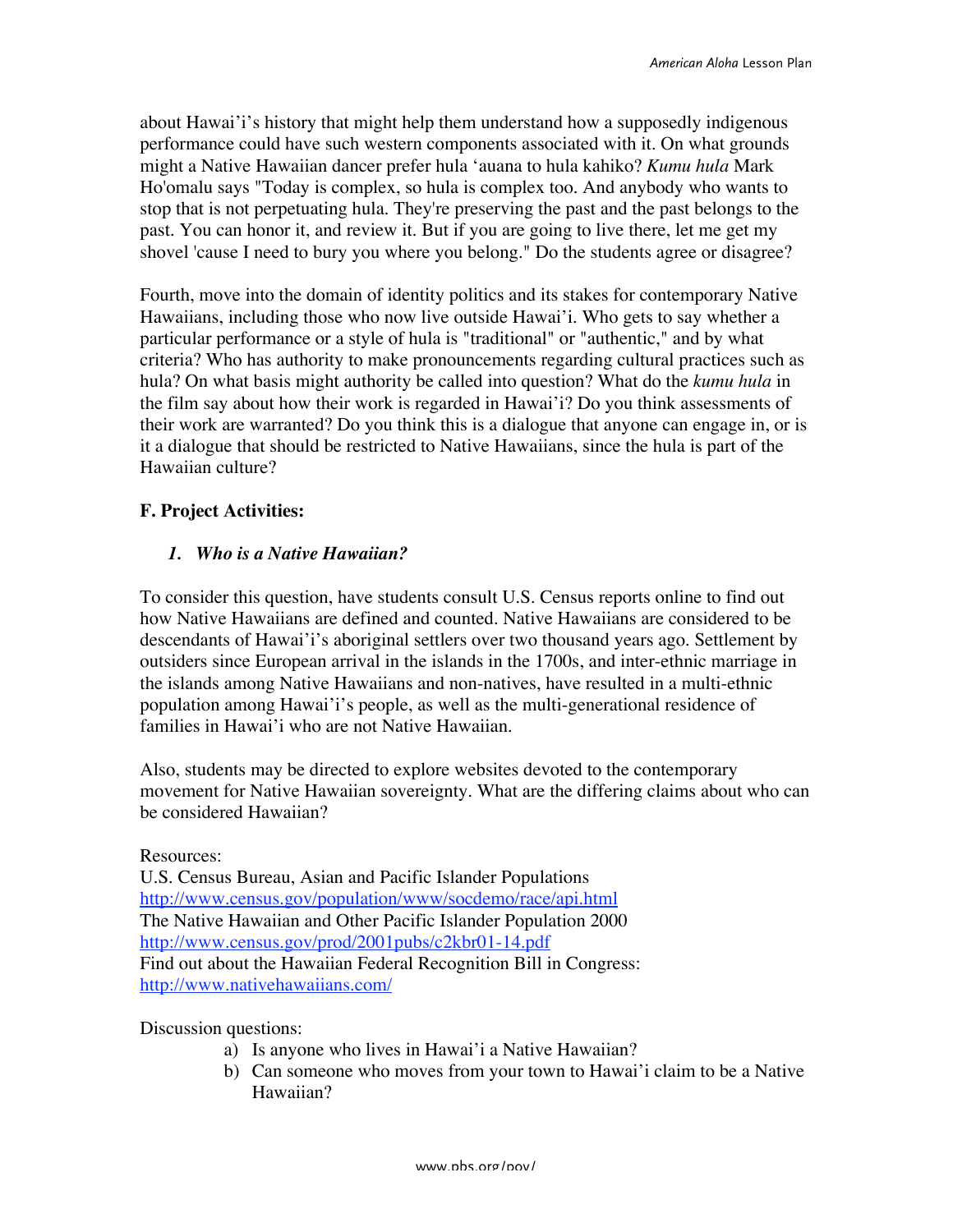- c) Can a person who lives away from Hawai'i be a Native Hawaiian?
- d) How are Native Hawaiians counted? How are part Hawaiians counted? How are "mixed-race" Americans counted?
- *2. How did Hawai'i become a part of the United States? Was the overthrow of the Hawaiian monarchy in 1893 by American businessmen good or bad for the Native Hawaiian people? Was annexation of the former kingdom in 1898 good or bad for the Native Hawaiian people? Was statehood in 1959 good or bad for the Native Hawaiian people?*

On this topic, four resources could provide the basis for lively debate, as well as an opportunity to underscore how writing history is not a neutral endeavor, but in fact reflects the biases and agendas of the author.

a) Primary texts from the 1890s arguing for and against the annexation of Hawai'i may be found on BoondocksNet.com (http://www.boondocksnet.com/moa/moa\_hawaii.html). b) The complete text of Queen Lili'uokalani's autobiography, *Hawaii's Story by Hawaii's Queen* is available on the A Celebration of Women Writers website, at http://digital.library.upenn.edu/women/liliuokalani/hawaii/hawaii.html.

c) The complete text of the Blount Report, the report of the congressional into the 1893 overthrow of the Hawaiian kingdom that recommended restoring the Queen to the throne, is available on "The Annexation of Hawai'i: A Collection of Documents" posted by the University of Hawai'i Library Special Collections, at

http://libweb.hawaii.edu/libdept/hawaiian/annexation/annexation.html

d) The extraordinary discovery of anti-annexation petitions signed by thousands of Native Hawaiians in 1897 in the National Archives have suddenly substantiated claims that Native Hawaiians were opposed to annexation. Scans of the petitions may be viewed at the University of Hawai'i Library Special Collections page cited above.

#### *3. What is "traditional" Hawaiian culture? Is Hawaiian culture something that is still alive, or is it a relic of times past?*

The ethnological collections of Honolulu's Bishop Museum may now be viewed online at www.bishopmuseum.org (click on the "Research and Collections" tab, select "Online Databases," then click on "Ethnology Collection." Have students explore the artifacts. Do these artifacts have a place in contemporary life or are they relics from the past? Are there artifacts in the database that students recall seeing in the film? Are contemporary Hawaiians somehow inauthentic if they no longer use the kinds of artifacts shown in the Bishop Museum's collection?

Have students select traditional artifacts and propose modern substitutes. For this, students will need to ascertain whether the function of a traditional artifact is still relevant, and what material form of contemporary implements/tools/objects can fulfill those traditional functions.

Discussion questions: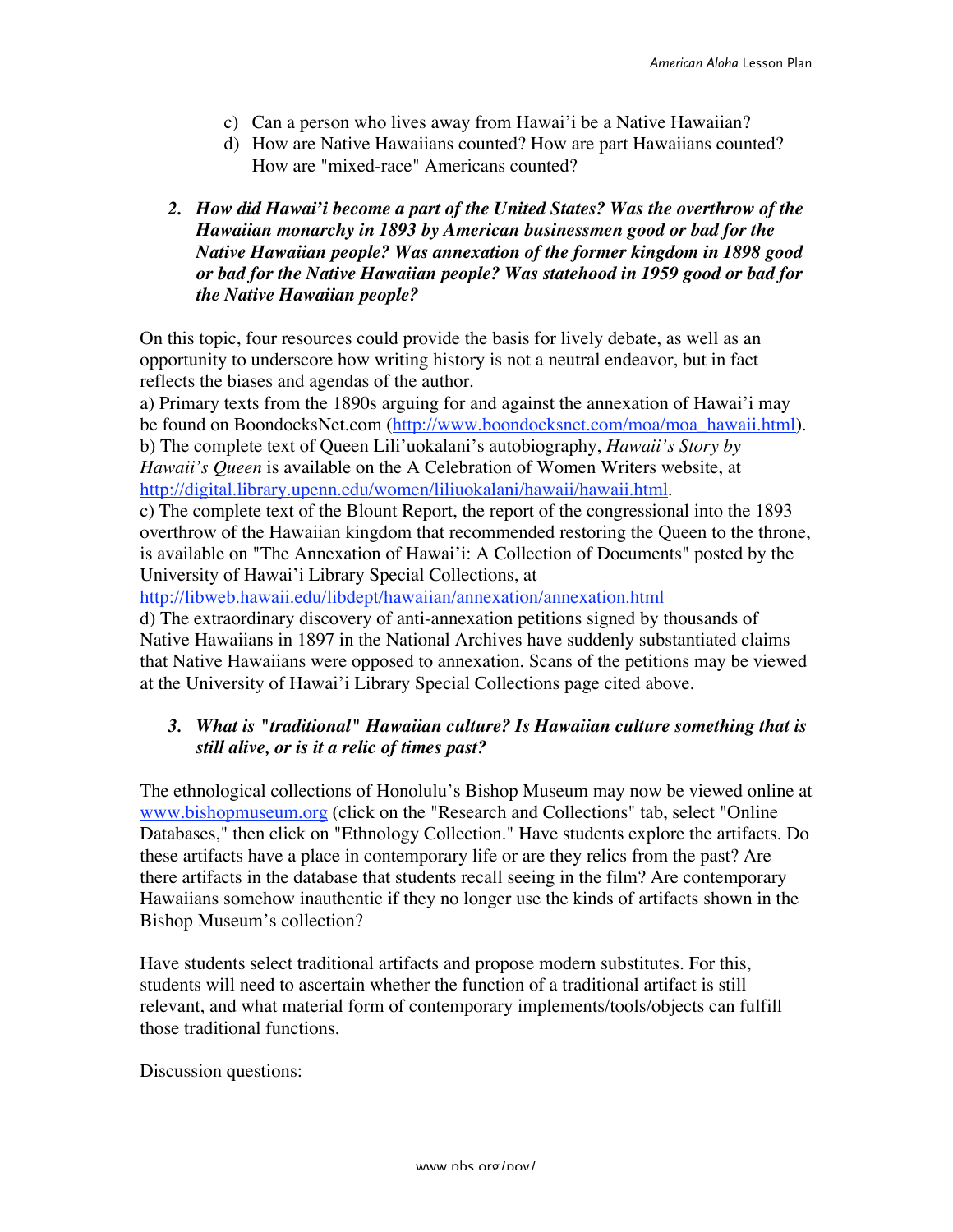- a) What kinds of relationships do we have to museum displays of historical artifacts?
- b) What kinds of relationships do the objects we use in everyday life have to museum artifacts that are set aside and valued for their antiquity?

# *4. Is it possible to perpetuate traditional Hawaiian culture only in Hawai'i, or can it be perpetuated away from Hawai'i as well?*

Here students will consider the relation of location, people, and cultural practice. What challenges do Hawaiians in California face in trying to perpetuate hula there? How are they meeting the challenges? Are they successful or not? How can such success be measured? How important is Hawai'i's environment to the hula?

In Sissy Kaio's segment, the *halau* is shown at a beach in Los Angeles' south bay area. The group has "adopted" the beach, and gave it a Hawaiian name—*Palama*. In doing so, the group has established a relationship to a place accessible to them, and which they can incorporate into their interpretation of imagery in hula performance. Have students identify a local site that could be made meaningful to a hula troupe based in your community. In order to do this, students must research places in Hawai'i that are important to hula performance, locate visual images of those places in Hawai'i, then figure out how they would translate those environmental attributes to the local environment.

# *5. Citizenship: How are Hawaiians in California similar to other immigrant groups to the United States? How are Hawaiians in California unlike other immigrant groups to the United States?*

Have students explore what challenges immigrant groups face in their attempt to hold onto their cultural traditions in the United States. Can performance traditions such as music and dance thrive especially if the second and subsequent generations do not learn to speak their ancestral language?

# *6. Debunking stereotypes about hula.*

The hula shown in the film "American Aloha" contrasts greatly with stereotyped images and caricatures that have circulated in the media. Have students explore the components of hula to understand it better:

"Hula Costumes and Adornments," by Jan Kahoku Yoneda: http://www.worldhula.com/costumes\_&\_adornments.htm Hula Implements: http://www.hulapreservation.org/implements.asp Hula Plants: http://www.worldhula.com/plants\_of\_hula.htm Greenery for the Hula Altar: http://www.geocities.com/~olelo/o-h-greenery.html Cultivating Hula Plants: http://starbulletin.com/2003/04/11/features/story2.html#jump The Lost Art of Lei Making: http://www.angelfire.com/hi/crafthold/lost.html Making a Lei: http://www.hawaiian-luau.com/html/leimaking.html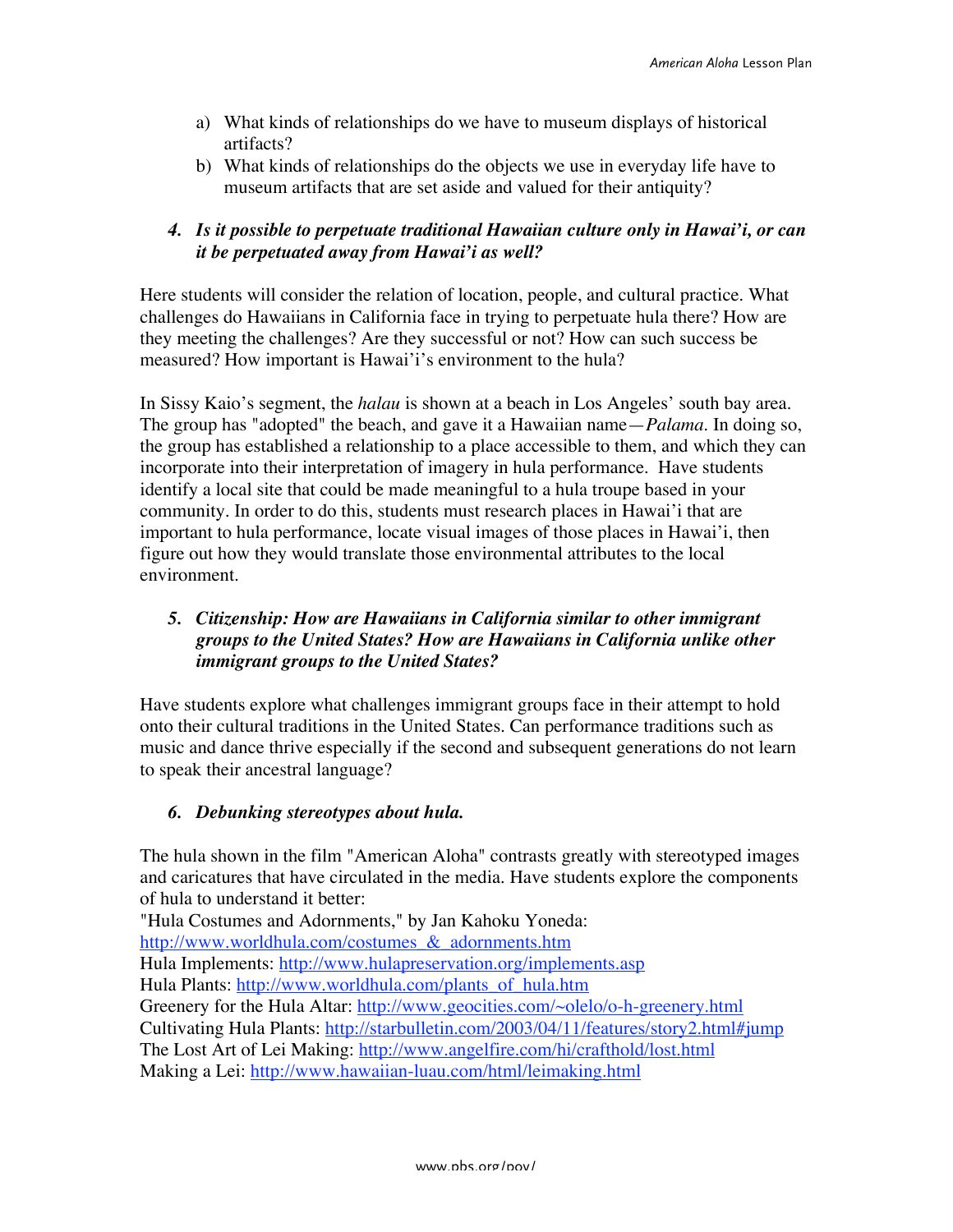Photos and links to stories about the Merrie Monarch Hula Festival: http://www.kalena.com/merriemonarch/2003/index.html

Compare these images to stereotyped caricatures. Some online resources are: Images of Hawai'i on Sheet Music Covers: http://www.hulapages.com/covers\_1.htm Thumbnail images of LP record covers: http://www.hakushouse.com/hawaii.html Vintage art print reproductions: http://hawaiiandays.com/sets/set\_categories.htm

After students have researched one or more of these topics outside class, and reported their findings in either written essays or oral presentations, it is recommended to view the film—or one or two of the film's three segments—again. Have students discuss how subsequent research and discussion has altered how they view the film – and how they view hula.

#### Activities:

a) Ancillary components of dance performance: Have students create a costume for a dance dedicated to Pele, the volcano goddess. For this activity, students must research the epic cycle of legends associated with Pele, together with conventions of hula costuming. Since a vital part of hula costuming is the use of native plants in head, neck and ankle *lei* adornments worn by the dancer, students must research botanical resources, and instructional resources on *lei*-making, then figure out what available local botanical resources can be substituted for the native plant species.

b) Choreographing hula: Assign groups of students to work with one song.. Provide students with the Hawaiian-language text, an English translation, and a sound recording. Each group should choreography the hand and arm gestures that illustrate key aspects of the poetic text, in time to the music recording. Invite another teacher to serve as a judge, to simulate the conditions of a hula competition. Following the presentations and announcements of winners, conduct a discussion about the winners' elation and losers' disappointment and/or frustration.

## *G. Written essay assignment: Are Native Hawaiians who live away from Hawai'i somehow less authentic in their practice of Hawaiian culture generally, and hula specifically? Explain.*

#### OR

Can Native Hawaiians who live away from Hawai'i be creative authoritatively? Explain. Teachers may consider using Mark Ho'omalu's contributions to Disney's animated feature film *Lilo and Stitch* (2002).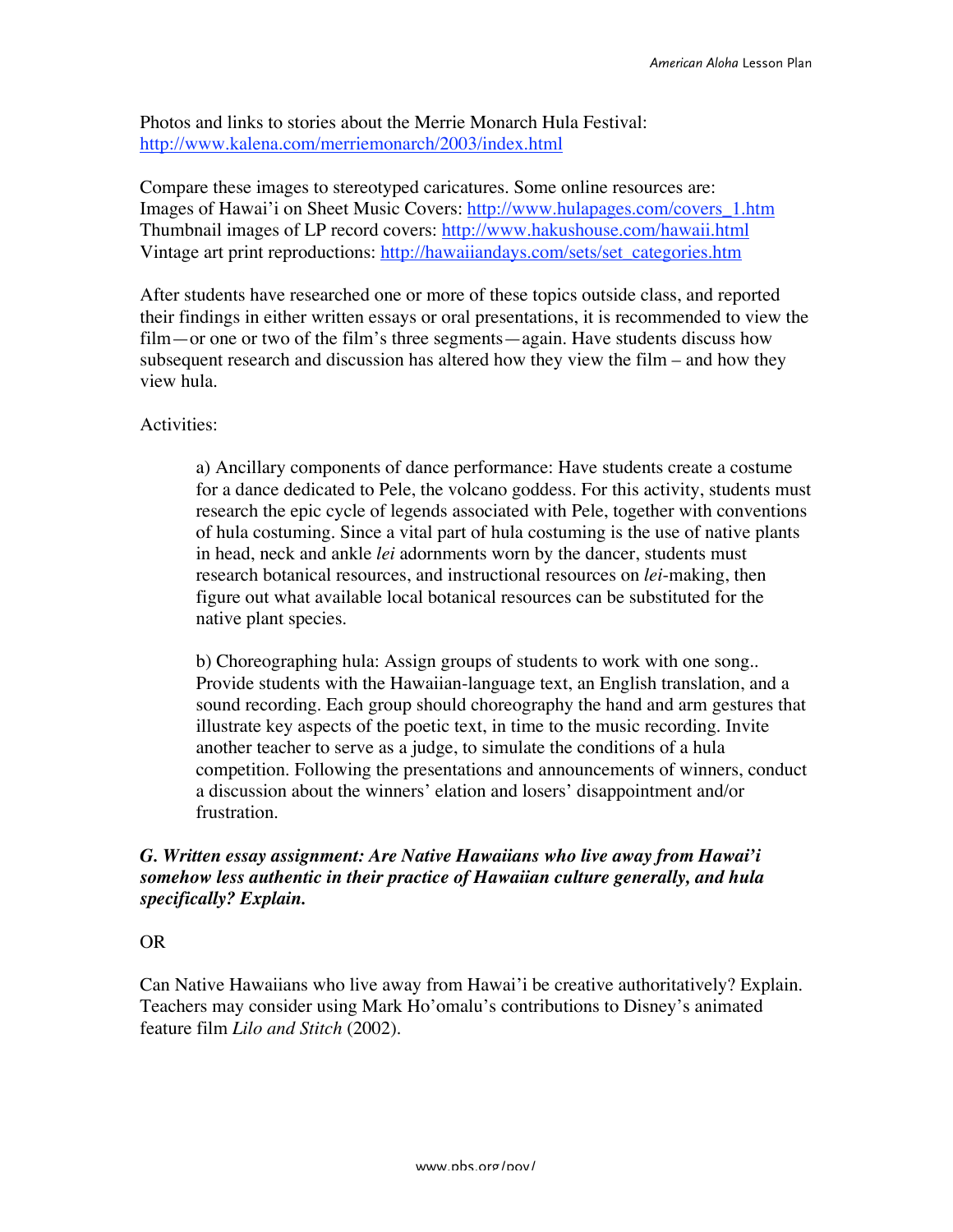# **Evaluating Students:**

- 1. Have students evaluated the credibility of information gathered on websites? Have they taken initiative to follow up in reference sources, and in printed books and articles?
- 2. Have students presented multiple perspectives in an objective way?
- 3. Have students made a persuasive case for why they favor any one perspective over others?
- 4. Have students included explicit criteria in their presentation or written assignments for the basis of their stand on any given issue?
- 5. Have students demonstrated an awareness of the competing claims that different people or groups can make on an issue?
- 6. Have students demonstrated an awareness of the stakes involved in disagreements about issues relating to cultural authority and ethnic identity?